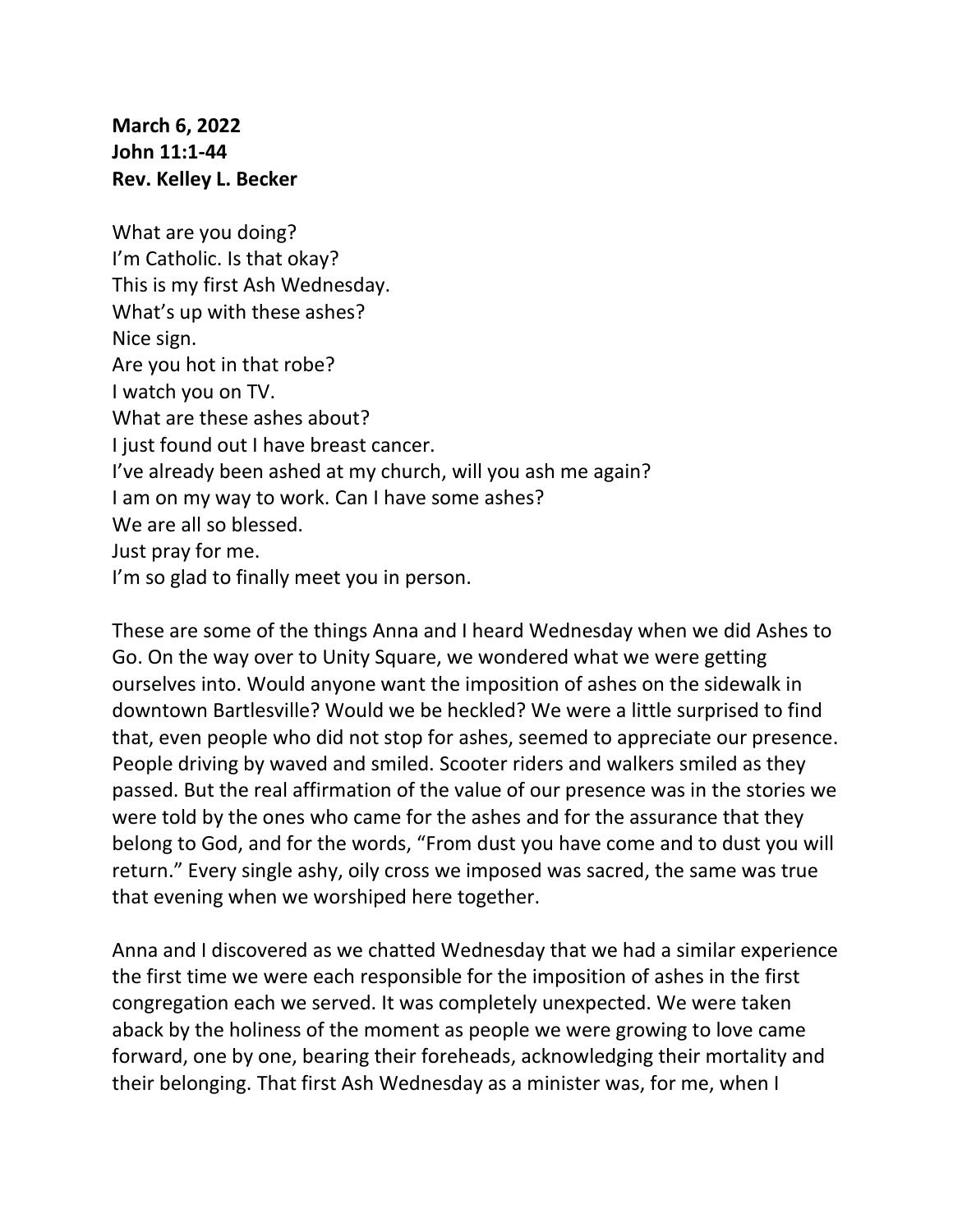realized what a gift it is to be allowed into people's lives and into their moments of vulnerability, to be invited into their pain and into their joy and everything in between.

Often people I talk to, knowing I have spent a significant amount of time with dear ones navigating illness and death, have confessed to me that they avoid situations where they must confront big emotions, especially deep sadness. Usually they say, "I just don't know what to do or say and I know whatever I say, it will be wrong." I always tell them that very often there is no task to be done and no words to say. It is presence people need amid suffering. And that is the very thing we deny them when we worry too much about getting it wrong. The only way we can get it wrong is by not being there at all, not making the call, not ringing the doorbell. And that is exactly what happened in our story today.

Today's story starts out, it seems, with Jesus getting it very, very wrong. This is John 11:1-16:

**11** Now a certain man was ill, Lazarus of Bethany, the village of Mary and her sister Martha. **<sup>2</sup>** Mary was the one who anointed the Lord with perfume and wiped his feet with her hair; her brother Lazarus was ill. **<sup>3</sup>** So the sisters sent a message to Jesus, "Lord, he whom you love is ill." **<sup>4</sup>** But when Jesus heard it, he said, "This illness does not lead to death; rather it is for God's glory, so that the Son of God may be glorified through it." **<sup>5</sup>** Accordingly, though Jesus loved Martha and her sister and Lazarus, **<sup>6</sup>** after having heard that Lazarus was ill, he stayed two days longer in the place where he was.

**<sup>7</sup>** Then after this he said to the disciples, "Let us go to Judea again." **<sup>8</sup>** The disciples said to him, "Rabbi, the Jews were just now trying to stone you, and are you going there again?" **<sup>9</sup>** Jesus answered, "Are there not twelve hours of daylight? Those who walk during the day do not stumble, because they see the light of this world. **<sup>10</sup>** But those who walk at night stumble, because the light is not in them." **<sup>11</sup>** After saying this, he told them, "Our friend Lazarus has fallen asleep, but I am going there to awaken him." **<sup>12</sup>** The disciples said to him, "Lord, if he has fallen asleep, he will be all right." **<sup>13</sup>** Jesus, however, had been speaking about his death, but they thought that he was referring merely to sleep. **<sup>14</sup>** Then Jesus told them plainly, "Lazarus is dead. **<sup>15</sup>** For your sake I am glad I was not there, so that you may believe. But let us go to him." **<sup>16</sup>** Thomas, who was called the Twin, said to his fellow disciples, "Let us also go, that we may die with him."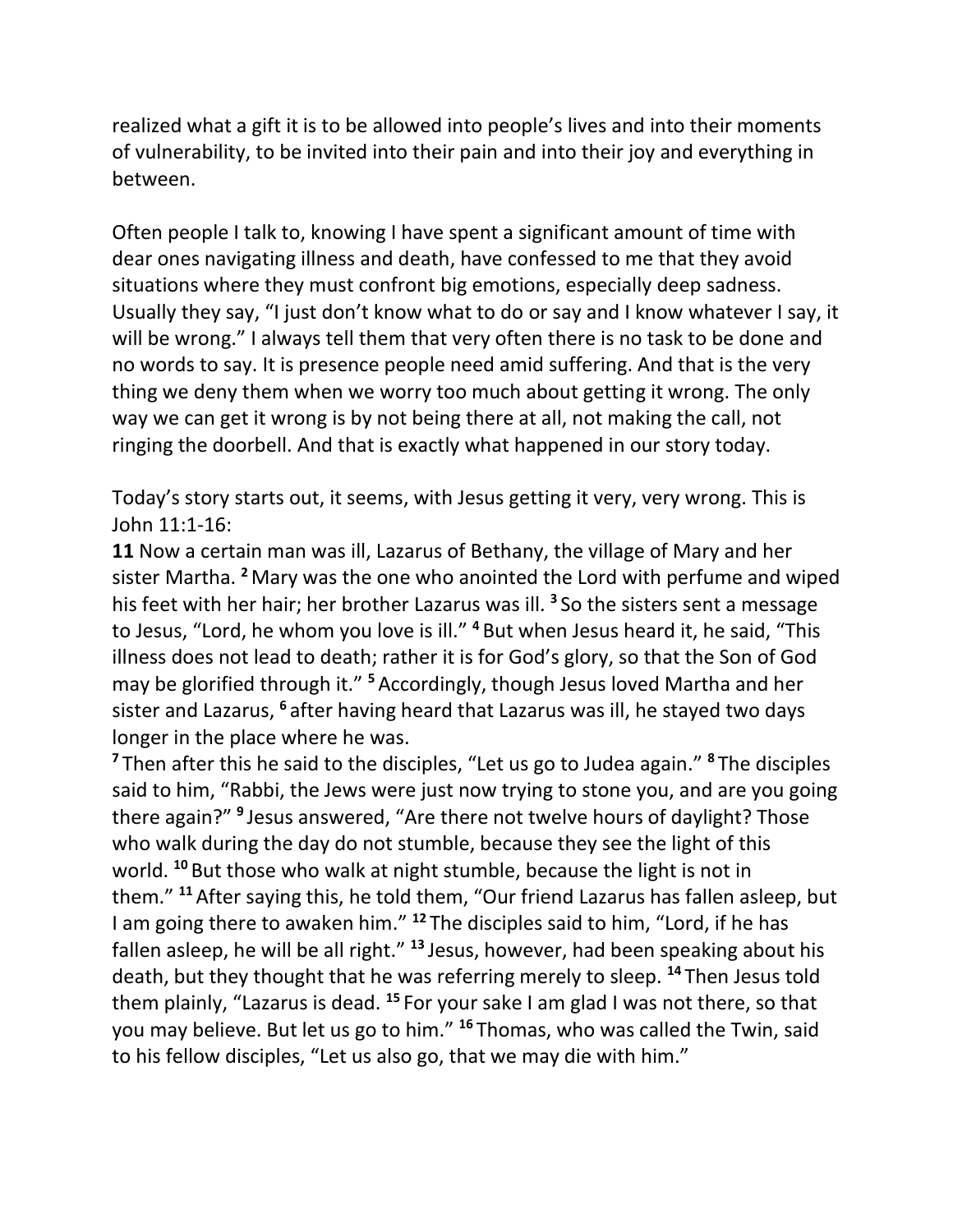As a minister, these words really jump out at me: "Jesus loved Martha and her sister and Lazarus, after having heard that Lazarus was ill, he stayed two days longer in the place where he was." What? Mary and Martha wanted Jesus to know their brother was very ill. They wanted him to be with them, to be present. They didn't want to face their brother's death alone. I imagine they were exhausted from caring for him, traumatized from witnessing his pain, afraid of what would happen to them when their brother, the man of the house, was gone. And yet, Jesus stayed two more days where he was.

I don't know if you have ever waited on someone or something while you were tired, traumatized, and afraid, but it is excruciating. Waiting for a phone call, waiting for an ambulance, waiting for the doctor, waiting for a parent, waiting for your child…physiologically, the pressure of trying to hold it all together in those moments builds, while your hands turn ice cold, but you sweat, your face feels flushed and when the phone finally rings, the sirens are finally heard, or the door finally opens, the pressure releases and, for me, the tears flow…tears of relief, tears of terror, tears of sadness. I've been imagining that this is how families in Ukraine are feeling right now as they wait for the next air raid siren, the next gun fire, the next missile overhead…where will it land this time? And it isn't just one time or one day or even one week, it is over and over again. The suffering must be so intense.

Mary and Martha waited a long time for Jesus. Maybe they even figured he wasn't coming at all. He didn't have a phone to call them. Did the messenger who brought him the message that Lazarus was sick go back and tell the sisters, "I don't think he's coming. If he is, he doesn't seem to be in a hurry. I overheard him say that Lazarus' illness would not kill him. That would have been comforting to the sisters maybe, had they not been watching their brother fade away and then actually die.

**<sup>17</sup>**When Jesus arrived, he found that Lazarus had already been in the tomb four days. **<sup>18</sup>**Now Bethany was near Jerusalem, some two miles away, **<sup>19</sup>** and many of the Jews had come to Martha and Mary to console them about their brother. **<sup>20</sup>**When Martha heard that Jesus was coming, she went and met him, while Mary stayed at home. **<sup>21</sup>** Martha said to Jesus, "Lord, if you had been here, my brother would not have died. **<sup>22</sup>** But even now I know that God will give you whatever you ask of him." **<sup>23</sup>** Jesus said to her, "Your brother will rise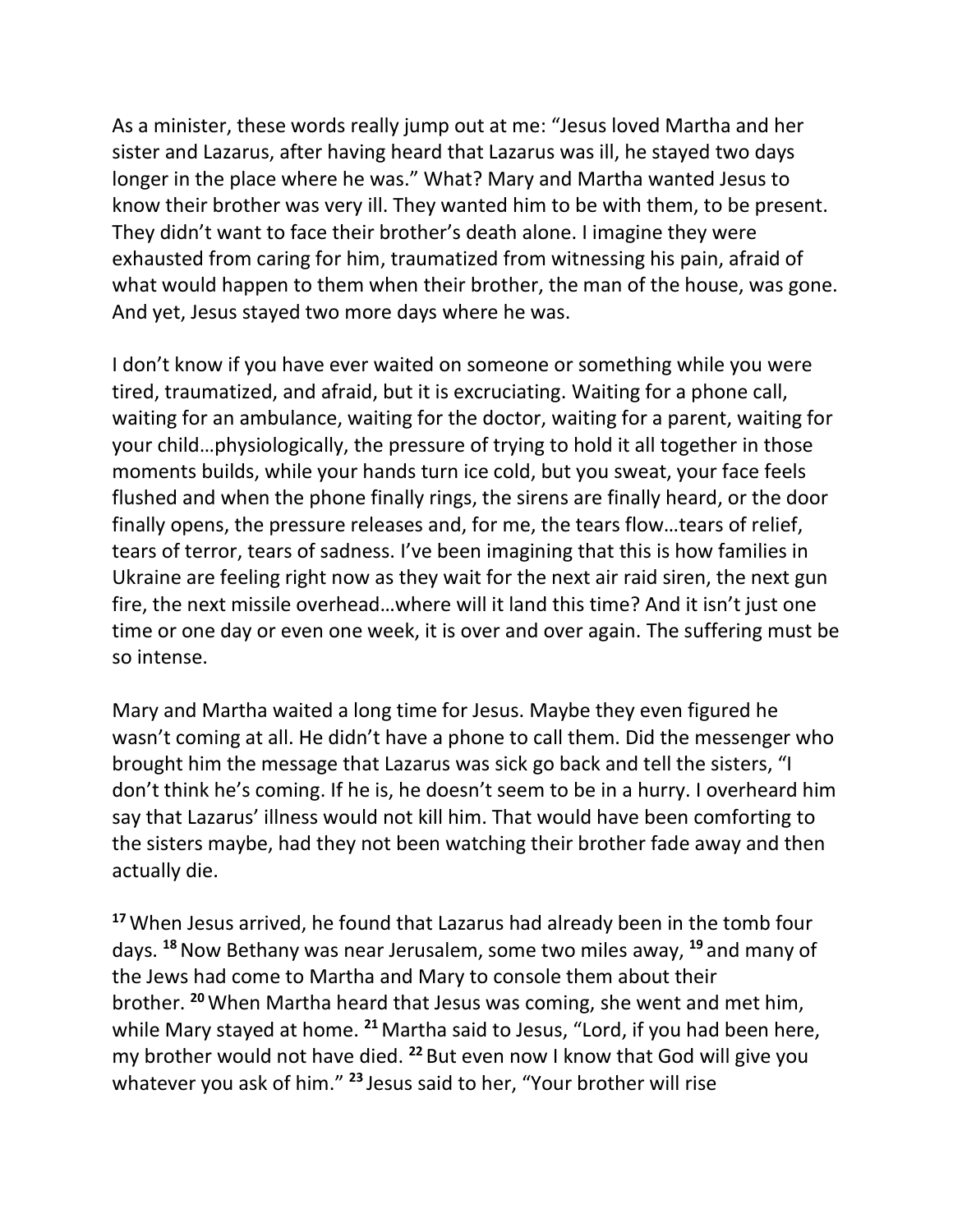again." **<sup>24</sup>** Martha said to him, "I know that he will rise again in the resurrection on the last day." **<sup>25</sup>** Jesus said to her, "I am the resurrection and the life. Those who believe in me, even though they die, will live, **<sup>26</sup>** and everyone who lives and believes in me will never die. Do you believe this?" **<sup>27</sup>** She said to him, "Yes, Lord, I believe that you are the Messiah, the Son of God, the one coming into the world." **<sup>28</sup>**When she had said this, she went back and called her sister Mary, and told her privately, "The Teacher is here and is calling for you." **<sup>29</sup>** And when she heard it, she got up quickly and went to him. **<sup>30</sup>**Now Jesus had not yet come to the village, but was still at the place where Martha had met him. **<sup>31</sup>** The Jews who were with her in the house, consoling her, saw Mary get up quickly and go out. They followed her because they thought that she was going to the tomb to weep there. **<sup>32</sup>**When Mary came where Jesus was and saw him, she knelt at his feet and said to him, "Lord, if you had been here, my brother would not have died." **<sup>33</sup>**When Jesus saw her weeping, and the Jews who came with her also weeping, he was greatly disturbed in spirit and deeply moved. **<sup>34</sup>**He said, "Where have you laid him?" They said to him, "Lord, come and see." **<sup>35</sup>** Jesus began to weep. **<sup>36</sup>** So the Jews said, "See how he loved him!" **<sup>37</sup>** But some of them said, "Could not he who opened the eyes of the blind man have kept this man from dying?"

When Jesus arrived in Bethany, some of the Jewish religious leaders were already there comforting the sisters and probably performing death rituals. Martha went to the edge of town to meet him and she met him with a complaint, "Lord, if you had been here, my brother would not have died." I imagine the unspoken or unwritten dialogue, "Where were you? Why did you take so long to get here? I thought you loved my brother. I thought you cared about us." She and Mary were angry that Jesus apparently didn't understand that to them he was family, and family shows up. The implicit assumption behind Martha's statement, echoed later by Mary as well, finds voice through the mourners who meet them at the tomb, "Could not he who opened the eyes of the man who was blind have kept this man from dying?"

It may make us uncomfortable to think about coming face to face with Jesus and immediately issuing a complaint, but it's important to note that complaint is not incompatible with the Jewish tradition. There are examples throughout the Hebrew Bible of God's people complaining (lamenting) to God. While Martha makes her disappointment in Jesus clear, it is also clear that she still saw the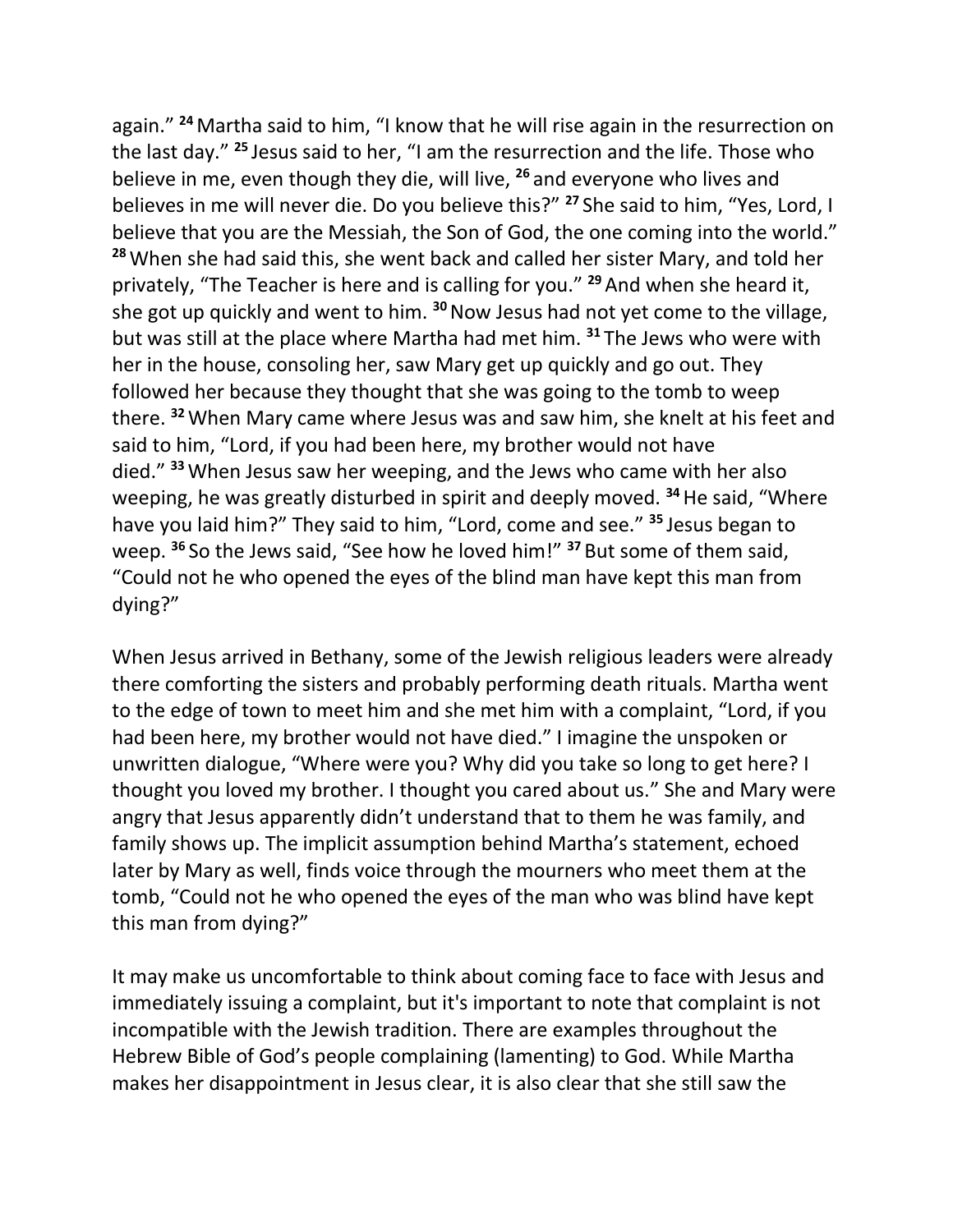possibility for something more as she said, "Even now I know that God will give you whatever you ask." Jesus' response, promising her brother will rise again, did not surprise her. And her reply, "I know that he will rise again in the resurrection on the last day," was the truth for some within Judaism and certainly true for John's community. That wasn't what Jesus was getting at though. Martha still didn't understand, so Jesus tried again. "I am the resurrection and the life. Those who believe in me, even though they die, will live, and everyone who lives and believes in me will never die. Do you believe this?" he asked.

That's a pretty bold question, considering Lazarus was dead and her grief was still so fresh. In some respects, Jesus' question reminds me of an altar call at a funeral. I admit, it seems pushy to me. Here Mary is, devastated at the loss of her brother and he is asking her for a confession of faith. And she gives it to him, "Yes, Lord, I believe that you are the Messiah, the Son of God, the one coming into the world." The whole scene just reeks of sadness and grief.

In the meantime, Mary's grief, and maybe her anger, kept her at home until Jesus called for her directly. She went to him, followed by the Jewish leaders who had been with her. It was then that I think a truly beautiful thing happened. Met by the sisters' tears and gut-wrenching sadness, Jesus finally cried too. Suddenly, amid a gospel that has in so many ways insisted on and pointed us toward Jesus' divinity, Jesus is one of us. The author of John, who places the equals sign so strongly between Jesus and God, helps us see the ways in which God turns toward us in our pain and grief as we witness Jesus' very human response to his beloved friends amid their deep suffering.

John shows us that Jesus knew what love looks and feels and sounds and smells like in the flesh and blood truth of life as human beings live it. This is the Jesus that loses his cool and flips tables in the temple. This Jesus finds himself deeply disturbed here at the sealed-up tomb of Lazarus as he stands beside the grieving sisters who refused to let him minimize the awfulness of their pain and the depth of their love. "You weren't here, Jesus, and you should have been."

Jesus doesn't need to issue an "I am" statement to comfort these women who love him to trigger their trust and faith; in the words of this Gospel author, the Word just needs to become flesh. He just needs to be present. At the door of Lazarus' tomb, the spiritual metaphors of light and darkness and sleeping and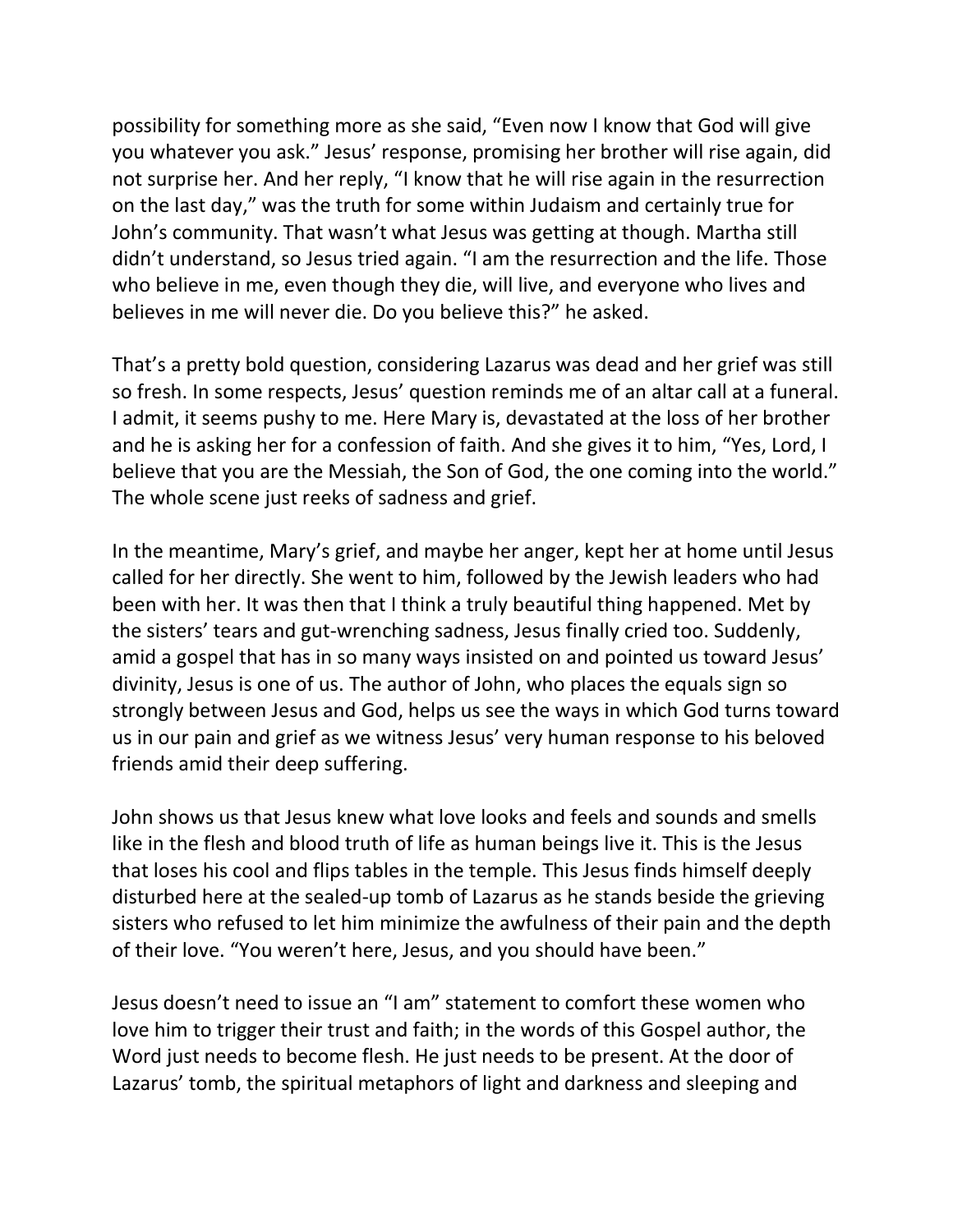waking are confronted by the enduring realities of tears and regret and doubt and hope and grief and smells, all the things we experience when we enter into the suffering of others. And in these completely earthbound moments, the demanding love of these women and the appalling absence of Lazarus draws Jesus more deeply into his humanity, if only for a moment, turning him from friend into family, from "Lord" and "Teacher" into brother and mourner.

**<sup>38</sup>** Then Jesus, again greatly disturbed, came to the tomb. It was a cave, and a stone was lying against it. **<sup>39</sup>** Jesus said, "Take away the stone." Martha, the sister of the dead man, said to him, "Lord, already there is a stench because he has been dead four days." **<sup>40</sup>** Jesus said to her, "Did I not tell you that if you believed, you would see the glory of God?" **<sup>41</sup>** So they took away the stone. And Jesus looked upward and said, "Father, I thank you for having heard me. **<sup>42</sup>** I knew that you always hear me, but I have said this for the sake of the crowd standing here, so that they may believe that you sent me." **<sup>43</sup>**When he had said this, he cried with a loud voice, "Lazarus, come out!" **<sup>44</sup>** The dead man came out, his hands and feet bound with strips of cloth, and his face wrapped in a cloth. Jesus said to them, "Unbind him, and let him go."

At the entrance to the tomb, Martha, though she had confessed her belief in Jesus as the Messiah, still didn't quite get it, "Jesus, this is going to smell really bad," she said. I have an idea about how awful that would smell. I think about smells like that every time I mistakenly walk in the room when John is watching the Walking Dead. The smell of death, the sense of despair, the pain of deep sadness, it's all there. And then the stone is removed, Jesus thanked God for what was about to happen and said, Lazarus, come out!" And. He. Does. Just like that, Lazarus is called by name and death turned to life; despair turned to hope.

This, Jesus' final sign in the Gospel of John, shows us that resurrection is not just a future thing (like Martha thought), but a now thing. Experiencing resurrection, witnessing hope turn to despair, seeing new life springing forth from ashes, isn't a far-off future promise, it lays claim to our lives today. In the next chapter of the gospel, we will find Lazarus (this story's symbol for death) sitting around the table with friends, including Jesus, sharing food and community, LIVING. Jesus is the resurrection and the life and not just any life; abundant life, with tables overflowing with food, freedom from fear and violence, plenty of clean water to drink, access to healthcare, equity, belonging, and all the love being shared. And it